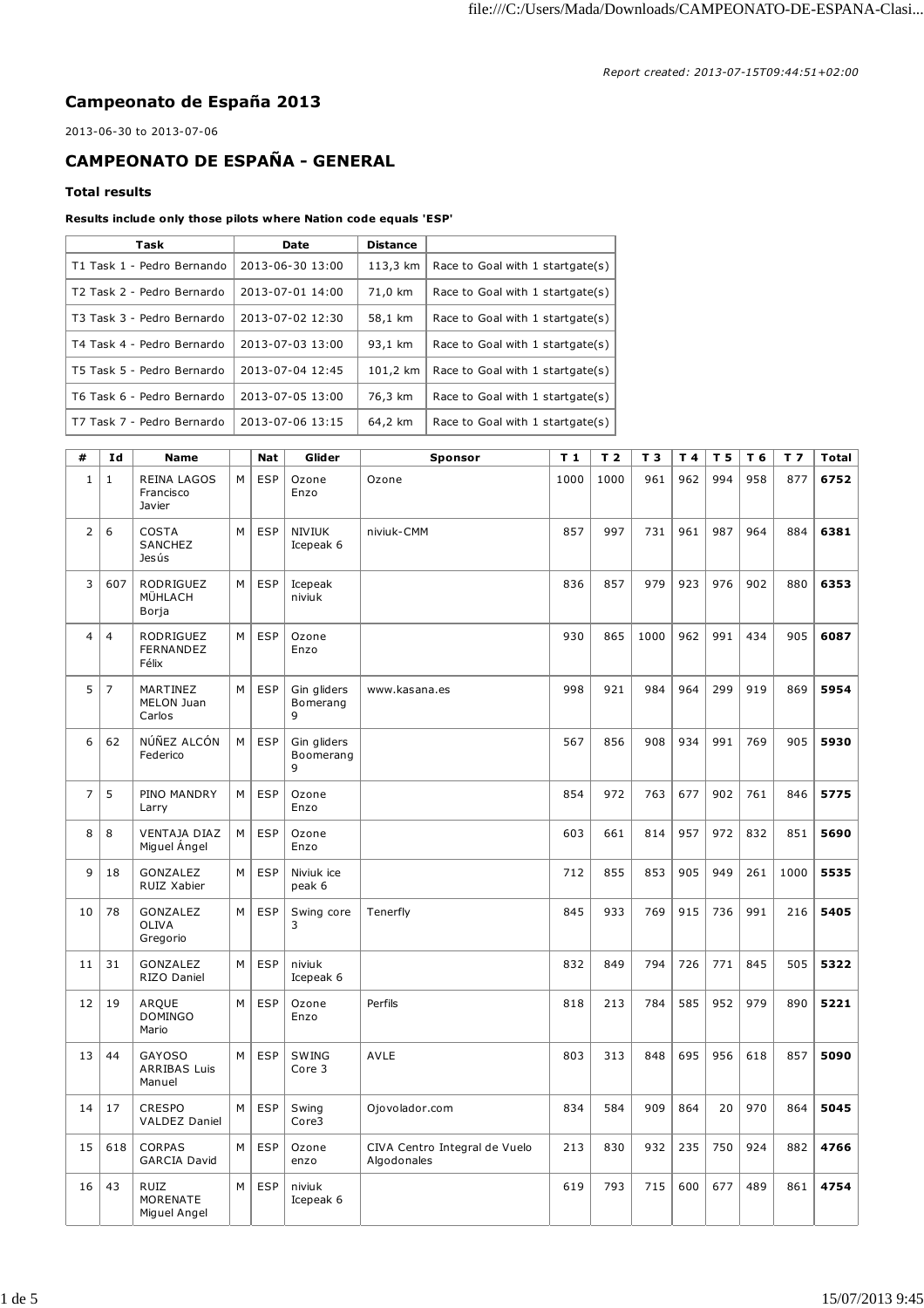| #  | Id  | <b>Name</b>                                           |   | Nat        | Glider                                | <b>Sponsor</b>        | $T_1$       | T <sub>2</sub> | T 3 |     | $T4$ T5           | $T_6$ | T <sub>7</sub> | Total |
|----|-----|-------------------------------------------------------|---|------------|---------------------------------------|-----------------------|-------------|----------------|-----|-----|-------------------|-------|----------------|-------|
| 17 | 21  | CASTELLANOS<br>JIMENEZ Luis                           | М | <b>ESP</b> | <b>NIVIUK</b><br>Icepeak 6            |                       | 619         | 834            | 556 | 626 | 936               | 679   | 430            | 4680  |
| 18 | 10  | REINA LAGOS<br>José Manuel                            | M | <b>ESP</b> | ozone<br>Enzo                         | Benalvalle            | 316         | 840            | 714 | 690 | 903               | 572   | 505            | 4540  |
| 19 | 32  | LINDE<br>CONTRERAS<br>Luis                            | M | <b>ESP</b> | Niviuk<br>Icepeak 6                   |                       | 591         | 746            | 706 | 575 | 608               | 703   | 575            | 4504  |
| 20 | 116 | SANCHEZ<br>MARTINEZ<br>Andrés<br>Francisco            | M | <b>ESP</b> | Niviuk Peak<br>3                      | aerofly.es-sol        | 589         | 798            | 693 | 340 | 524               | 508   | 569            | 4021  |
| 21 | 3   | <b>CUBEL</b><br>GALLARTE<br>David                     | м | <b>ESP</b> | Swing<br>Core3                        | Bomberos Cuenca 112   | 845         | 996            |     |     | 945               | 871   | 212            | 3869  |
| 22 | 50  | MARQUILLAS<br>CABEZA Jordi                            | M | <b>ESP</b> | AirDesign<br>Volt                     | Entrenúvols           | 607         | 696            | 732 | 432 | 469               | 451   | 450            | 3837  |
| 23 | 22  | <b>GONZALEZ</b><br>RUIZ José                          | M | <b>ESP</b> | Niviuk<br>icepeak 6                   |                       | 627         | 817            | 780 | 587 | 896               |       | 122            | 3829  |
| 24 | 16  | RUIZ-LARREA<br><b>DE TUERO</b><br>Javier<br>(Keniata) | M | <b>ESP</b> | <b>OZONE</b><br>Mantra 4              | <b>ALAM AIR</b>       | 526         | 755            | 691 | 459 | 224               | 478   | 424            | 3557  |
| 25 | 74  | <b>BLANCO</b><br>ZABALETA<br>Txus                     | M | <b>ESP</b> | Swing<br>Astral 7                     |                       | 497         | 715            | 683 | 545 | 515               | 99    | 413            | 3467  |
| 26 | 33  | LAZARO<br>CAMAÑES Oriol                               | M | <b>ESP</b> | <b>NIVIUK</b>                         |                       | 557         | 752            | 291 | 358 | 476               | 505   | 444            | 3383  |
| 27 | 30  | <b>BALLESTER PI</b><br>Sergi                          | M | <b>ESP</b> | niviuk peak<br>3                      |                       | 622         | 235            | 275 | 592 | 475               | 584   | 539            | 3322  |
| 28 | 40  | AREVALO<br>GUEDE Jose<br>Ignacio                      | м | <b>ESP</b> | Uturn<br>Pasion                       |                       | 555         | 535            | 674 | 659 | 206               | 196   | 465            | 3290  |
| 29 | 29  | <b>MOYES VALLS</b><br>Enric                           | M | <b>ESP</b> | <b>NIVIUK</b><br>Artik 3              |                       | 432         | 260            | 659 | 432 | 517               | 500   | 454            | 3254  |
| 30 | 66  | MARTINEZ<br>PEREZ DE CEA<br>Toño                      | M | <b>ESP</b> | Niviuk<br>Icepeak 6                   | Hotel la cabaña POTES | $\mathbf 0$ | 830            | 696 | 624 | 765               | 151   | 151            | 3217  |
| 31 | 53  | IZCO OREJA<br>Asier                                   |   |            | $M \, \epsilon$ ESP Swing<br>Astral 7 |                       | 483         | 119            |     |     | $507$ 528 512 495 |       | 469            | 3113  |
| 32 | 54  | GONZALEZ<br>CABRERA<br>Afranio                        | M | ESP        | <b>NIVIUK</b><br>icepeak 6            |                       | 432         | 500            | 625 | 460 | 249               | 516   | 299            | 3081  |
| 33 | 26  | POL BERNAL<br>Lluis (Xiliu)                           | м | ESP        | <b>NIVIUK</b><br>peak3                | Niviuk                | 609         | 174            | 729 | 428 | 518               | 357   | 193            | 3008  |
| 34 | 37  | ELDUAIEN<br>MADARIAGA<br>Gorka                        | м | ESP        | Swing Core<br>3                       |                       | 212         | 195            | 807 | 582 | 593               | 258   | 320            | 2967  |
| 35 | 180 | MENCHERO<br>GARCÍA-OLÍAS<br>Pablo                     | M | <b>ESP</b> | U-Turn<br>passion                     |                       | 581         | 290            | 620 | 424 | 464               | 373   | 194            | 2946  |
| 36 | 48  | CABISCOL<br>CATALA<br>Antonio                         | M | <b>ESP</b> | Nova<br>Mentor 3                      |                       | 31          | 511            | 423 | 538 | 517               | 406   | 487            | 2913  |
| 37 | 25  | GARCIA<br><b>GUERRERO</b><br>Juan Manuel              | M | <b>ESP</b> | Windtech<br>Fenix                     |                       | 431         | 473            | 673 | 514 | 485               | 253   | 43             | 2872  |
| 38 | 69  | FRECHÍN BUIL<br>Luis                                  | M | ESP        | niviuk -<br>artik 3                   |                       | 297         | 414            | 535 | 440 | 365               | 406   | 412            | 2869  |
| 39 | 96  | <b>JIMENEZ</b><br><b>BLANCO</b><br>Robert             | М | ESP        | Swing<br>Astral 7                     | Swing España          | 525         | 547            | 121 | 462 | 303               | 409   | 459            | 2826  |
| 40 | 34  | PEREZ<br>LEUNDA<br>Rodolfo                            | M | ESP        | Niviuk Artik<br>3                     |                       | 432         | 425            | 121 | 383 | 511               | 490   | 449            | 2811  |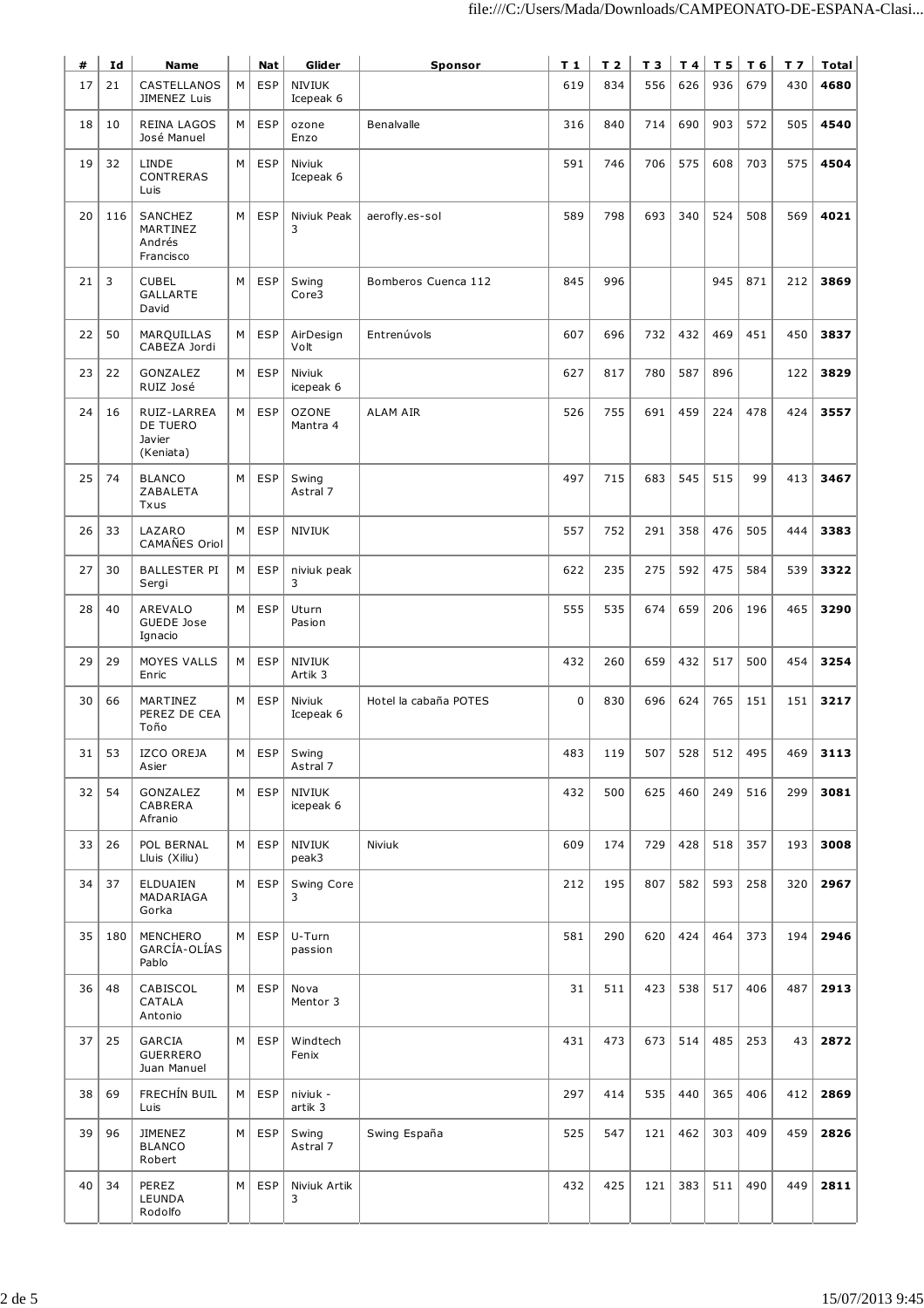| #  | Id  | <b>Name</b>                                 |                | <b>Nat</b> | Glider                        | <b>Sponsor</b>             | T 1 | T <sub>2</sub> | T 3 |           | $T4$ T5     | T 6 | T <sub>7</sub> | Total |
|----|-----|---------------------------------------------|----------------|------------|-------------------------------|----------------------------|-----|----------------|-----|-----------|-------------|-----|----------------|-------|
| 41 | 64  | LAZARO<br>IRANZO Josep<br>Miguel            | M              | <b>ESP</b> | Niviuk Peak<br>3              |                            | 297 | 354            | 281 | 478       | 524         | 678 | 188            | 2800  |
| 42 | 186 | LACASA<br><b>HORNO Lucas</b>                | M              | <b>ESP</b> | Niviuk                        |                            | 316 | 457            | 294 | 428       | 339         | 497 | 467            | 2798  |
| 43 | 182 | <b>FALCON</b><br>SOLDEVILA<br>Óscar         | M              | <b>ESP</b> | Windtech<br>fenix             |                            | 497 | 727            | 250 | 443       | 511         | 58  | 307            | 2793  |
| 44 | 169 | MARQUES<br>RESANO Raúl                      | M              | <b>ESP</b> | Advance<br>Sigma              |                            | 372 | 211            | 499 | 427       | 394         | 408 | 443            | 2754  |
| 45 | 39  | ALVAREZ<br><b>CASTILLEJO</b><br>José Javier | M              | <b>ESP</b> | Ozone<br>enzo                 |                            | 850 | 261            | 825 | 799       | $\mathbf 0$ |     |                | 2735  |
| 46 | 129 | SARRALDE<br>VIZUETE<br>Fernando             | M              | <b>ESP</b> | ozone<br>Delta 2              | almendras sarralde         | 297 | 204            | 278 | 549       | 525         | 438 | 417            | 2708  |
| 47 | 67  | VALLÈS MILLA<br>Pere                        | M              | <b>ESP</b> | Air Design<br>Pure            |                            | 615 | 665            | 121 | 432       | $\mathbf 0$ | 530 | 344            | 2707  |
| 48 | 36  | <b>MORENO</b><br><b>BENITO Maite</b>        | F              | <b>ESP</b> | Ozone<br>Delta 2              |                            | 581 | 119            | 479 | 427       | 217         | 453 | 417            | 2693  |
| 49 | 35  | VALENZUELA<br><b>REQUENA</b><br>Cecilio     | M              | <b>ESP</b> | NIVIUK ICP<br>6               | PARAPENTE DENUBEANUBE      | 638 | 103            | 782 | 147       | 717         | 245 |                | 2632  |
| 50 | 57  | <b>LINDO</b><br>MIMOSO<br>Eduardo           | M              | <b>ESP</b> | OZONE<br>Mantra 4             |                            | 412 | 88             | 378 | 427       | 471         | 429 | 376            | 2581  |
| 51 | 71  | LOPEZ<br>CATALAN<br>Javier                  | M              | <b>ESP</b> | Niviuk<br>icepeak 6           | <b>AVLE</b>                | 635 | 221            | 790 | 268       | 664         |     |                | 2578  |
| 52 | 76  | <b>BENITEZ</b><br><b>FRAYSSE</b><br>Manuel  | M              | <b>ESP</b> | Nova<br>Mentor 3              |                            | 317 | 396            | 186 | 427       | 437         | 406 | 407            | 2576  |
| 53 | 80  | ORTIZ MARTIN<br>Virgilio                    | M              | <b>ESP</b> | Skywalk<br>Cayene 4           |                            | 292 | 179            | 116 | 560       | 520         | 489 | 417            | 2573  |
| 54 | 38  | NAVARRO<br>GONZALEZ<br>Paco                 | M              | <b>ESP</b> | Swing<br>Artral 7             |                            | 62  | 716            | 631 | 522       | 160         | 406 | 70             | 2567  |
| 55 | 92  | LORENTE<br>LLOFRIU<br>Federico              |                |            | $M \,$ ESP NIVIUK<br>Icepeak6 |                            | 370 | 486            |     | 431   617 | 166         |     | 409            | 2479  |
| 56 | 213 | FERNANDEZ<br>FERNANDEZ<br>Joel              | м              | ESP        | Nova<br>mentor 3              |                            | 456 | 201            | 279 | 540       | $\mathbf 0$ | 430 | 505            | 2411  |
| 57 | 134 | GARCIA<br>CASTRO<br>Manuel                  | M              | <b>ESP</b> | Advance<br>Sigma 8            |                            | 448 | 208            | 228 | 338       | 152         | 500 | 489            | 2363  |
| 58 | 110 | <b>POSADA</b><br>ALONSO Fco.<br>Javier      | м              | <b>ESP</b> | <b>OZONE</b><br>delta         | AVLE                       | 450 | 463            | 115 | 427       | 82          | 406 | 407            | 2350  |
| 59 | 28  | <b>ALCALA</b><br><b>MOLINA</b><br>Francisco | M              | <b>ESP</b> | <b>NOVA</b><br>Factor 2       |                            | 396 | 182            | 299 | 427       | 118         | 499 | 418            | 2339  |
| 60 | 115 | MORALES<br>GONZALEZ<br>José Manuel          | M              | ESP        | WINDTECH<br>Zephir II         |                            | 175 | 220            | 439 | 473       | 150         | 432 | 445            | 2334  |
| 61 | 261 | CERVILLA<br><b>DIAZ Carlos</b>              | м              | <b>ESP</b> | SWING<br>Mistral 7            | Granaltura                 | 313 | 95             | 275 | 429       | 454         | 406 | 347            | 2319  |
| 62 | 138 | ARANDA<br><b>VERES Andreu</b>               | M              | <b>ESP</b> | niviuk<br>artik3              | Club Parapent Puig d'Afrou | 434 | 119            | 278 | 223       | 437         | 381 | 408            | 2280  |
| 63 | 157 | ORUESAGASTI<br>DIEZ Alex                    | м              | ESP        | <b>SKYWALK</b><br>cayenne 4   |                            | 319 | 229            | 87  | 472       | 295         | 406 | 400            | 2208  |
| 64 | 63  | PEREZ JORGE<br>José Antonio                 | M <sub>1</sub> | ESP        | Nova<br>Factor 2              |                            | 221 | 395            | 196 | 427       | 437         | 58  | 451            | 2185  |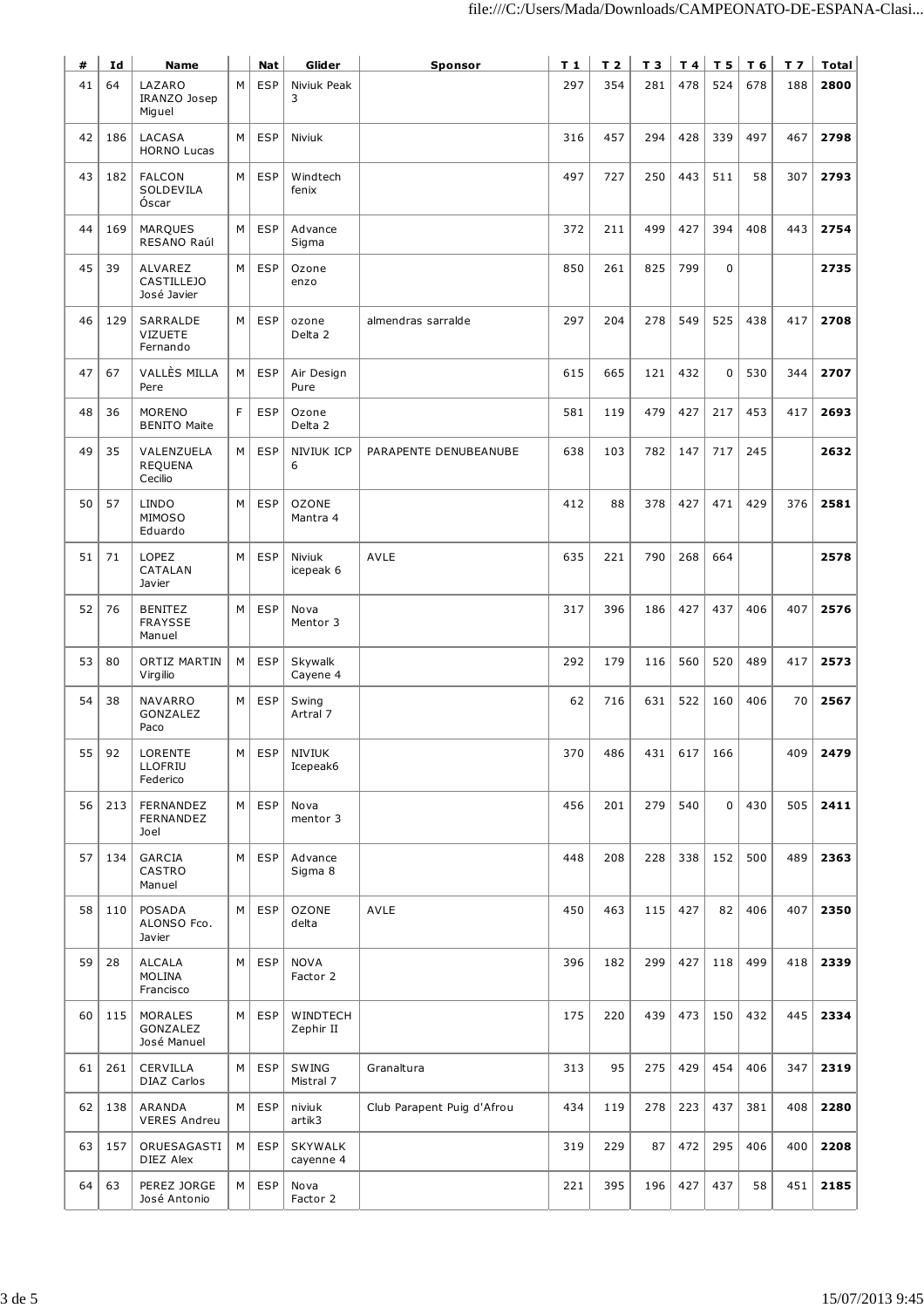| #  | Id       | <b>Name</b>                                             |   | <b>Nat</b> | Glider                              | Sponsor                       | $T_1$       | T <sub>2</sub> | T 3         |             | $T4$ T5     | T 6         | T <sub>7</sub> | Total |
|----|----------|---------------------------------------------------------|---|------------|-------------------------------------|-------------------------------|-------------|----------------|-------------|-------------|-------------|-------------|----------------|-------|
| 65 | 120      | <b>IRURTIA</b><br>ARRILLAGA<br>Karlos                   | M | <b>ESP</b> | skiwalk<br>kayen 4                  |                               | 303         | 228            | 310         | 529         | 52          | 537         | 223            | 2182  |
| 66 | 121      | PONS GUASCH<br>Ignasi                                   | M | <b>ESP</b> | Niviuk Artik<br>3                   |                               | 316         | 98             | 187         | 428         | 216         | 455         | 448            | 2148  |
| 67 | 122      | DE COS DÍAZ<br>Manuel Jesús                             | M | <b>ESP</b> | Ozone<br>delta                      |                               | 280         | 385            | 435         | 427         | 160         | 289         | 149            | 2125  |
| 68 | 93       | CARPIO<br>MARTINEZ<br>Fernando                          | M | <b>ESP</b> | <b>UP Trango</b><br>XC <sub>2</sub> |                               | 293         | 203            | 427         | 208         | 356         | 501         | 105            | 2093  |
| 69 | 112      | CASADO<br><b>BARRERO</b><br>Tomas                       | M | <b>ESP</b> | Advance<br>omega8                   |                               | 319         | 410            | 112         | 351         | 484         | 264         | 149            | 2089  |
| 70 | 58       | ZAPATA<br>MANTAS Juan<br>Carlos                         | M | <b>ESP</b> | <b>ADVANCE</b><br>Sigma 8           |                               | 60          | 93             | 508         | 268         | 218         | 438         | 416            | 2001  |
| 71 | 49       | PENELLA ROS<br>Josep Ramón                              | M | ESP        | <b>NIVIUK</b><br>Artik 3            |                               | 369         | 96             | 229         | 427         | 366         | 108         | 346            | 1941  |
| 72 | 51       | CASTELLANO<br>MOLINA Alvaro                             | M | <b>ESP</b> | <b>OZONE</b><br>Mantra M4           |                               | 300         | 549            | 192         | 429         | 224         | 67          | 128            | 1889  |
| 73 | 113      | RUIZ BUJEDO<br>Víctor                                   | M | <b>ESP</b> | <b>ADVANCE</b><br>Sigma 7           |                               | 356         | 98             | 626         | 203         | 253         | 149         | 90             | 1775  |
| 74 | 148      | <b>ARENAS</b><br><b>HERNANDO</b><br>Francisco           | M | <b>ESP</b> | Advance<br>Omega 8                  |                               | 31          | 216            | 289         | 292         | 444         | 58          | 402            | 1732  |
| 75 | 603      | <b>ECHEVARRIA</b><br>QUINTANA<br>Aitor                  | M | <b>ESP</b> | Artik 3                             |                               | 340         | 86             | 190         | 191         | 114         | 289         | 403            | 1613  |
| 76 | 91       | <b>BERNEDA</b><br><b>MARTIN Xavier</b>                  | M | <b>ESP</b> | Niviuk Peak<br>3                    | М                             | 313         | 321            | 312         | 457         |             |             | 150            | 1553  |
| 77 | 144      | GONZALEZ<br>MONAJ Raúl                                  | M | <b>ESP</b> | Ozone<br>Delta 2                    |                               | 95          | 192            | 227         | 154         | 277         | 406         | 75             | 1426  |
| 78 | 75       | PEREX AVILA<br>Víctor Manuel                            | M | <b>ESP</b> | <b>OZONE</b><br>Delta <sub>2</sub>  |                               | 383         | 78             | 585         | 328         |             |             |                | 1374  |
| 79 | 149      | <b>HIJON NEIRA</b><br>Roberto                           | M | <b>ESP</b> | Windtech<br>fenix                   |                               | 127         | 169            | 377         | 106         | 149         |             | 422            | 1350  |
|    | 80   158 | <b>SILLA</b><br>MARTINEZ<br>Nando                       |   | $M$ ESP    | SWING<br>astral 7                   |                               | 405         | 210            | 88          | 339 202     |             | $\mathbf 0$ | 43             | 1287  |
| 81 | 12       | <b>GARCIA</b><br>DAVIES Lee                             | М | <b>ESP</b> | Niviuk - Ice<br>Peak                | TwoNav.com                    | 628         | 125            | 127         | 268         | 54          |             |                | 1202  |
| 82 | 123      | GOMEZ DE<br>SEGURA<br><b>IBAÑEZ DE</b><br>OPACUA Javier | M | <b>ESP</b> | Advance<br>Sigma 8                  |                               | 31          | 147            | 187         | 427         | 119         | 100         | 155            | 1166  |
| 83 | 124      | POL FONT<br>Albert                                      | M | ESP        | Niviuk hook<br>3                    |                               | 50          | 111            | 48          | 343         | 86          | 83          | 411            | 1132  |
| 84 | 133      | <b>AFONSO</b><br>LINARES<br>Cristo Manuel               | м | <b>ESP</b> | Niviuk                              | WWW.KANGAROOTANDEM.COM        | 719         | 116            | $\mathbf 0$ | 39          | 225         | 0           | 0              | 1099  |
| 85 | 130      | <b>BORDERA</b><br>CALATAYUD<br>Miquel                   | M | ESP        | <b>OZONE</b><br>Icepeak 6           | <b>DILEOFICE</b>              | $\mathbf 0$ | 97             | 121         | 427         | 437         |             |                | 1082  |
| 86 | 181      | <b>BENITO</b><br>GOMEZ Oskar                            | M | <b>ESP</b> | niviuk artik<br>3                   |                               | 165         | 103            | 377         | 239         | 68          | 58          | 43             | 1053  |
| 87 | 165      | VAZ BARROSO<br>Leire                                    | F | <b>ESP</b> | Niviuk Artic<br>3                   | Demuporsa / Portugalete Kirol | 297         | 111            | 68          | $\mathbf 0$ | 65          | 156         | 344            | 1041  |
| 88 | 88       | <b>MORALES</b><br>GOMEZ Joan<br>Lluís                   | M | <b>ESP</b> | <b>NOVA</b><br>Factor 2             |                               | 301         | 245            | 121         | 94          | $\mathbf 0$ |             |                | 761   |
| 89 | 164      | <b>TORRES</b><br><b>OCHOA</b><br>Enrique                | M | ESP        | ADVANCE<br>sigma 8                  |                               | 256         | 88             | 118         | 59          | 111         | 90          |                | 722   |